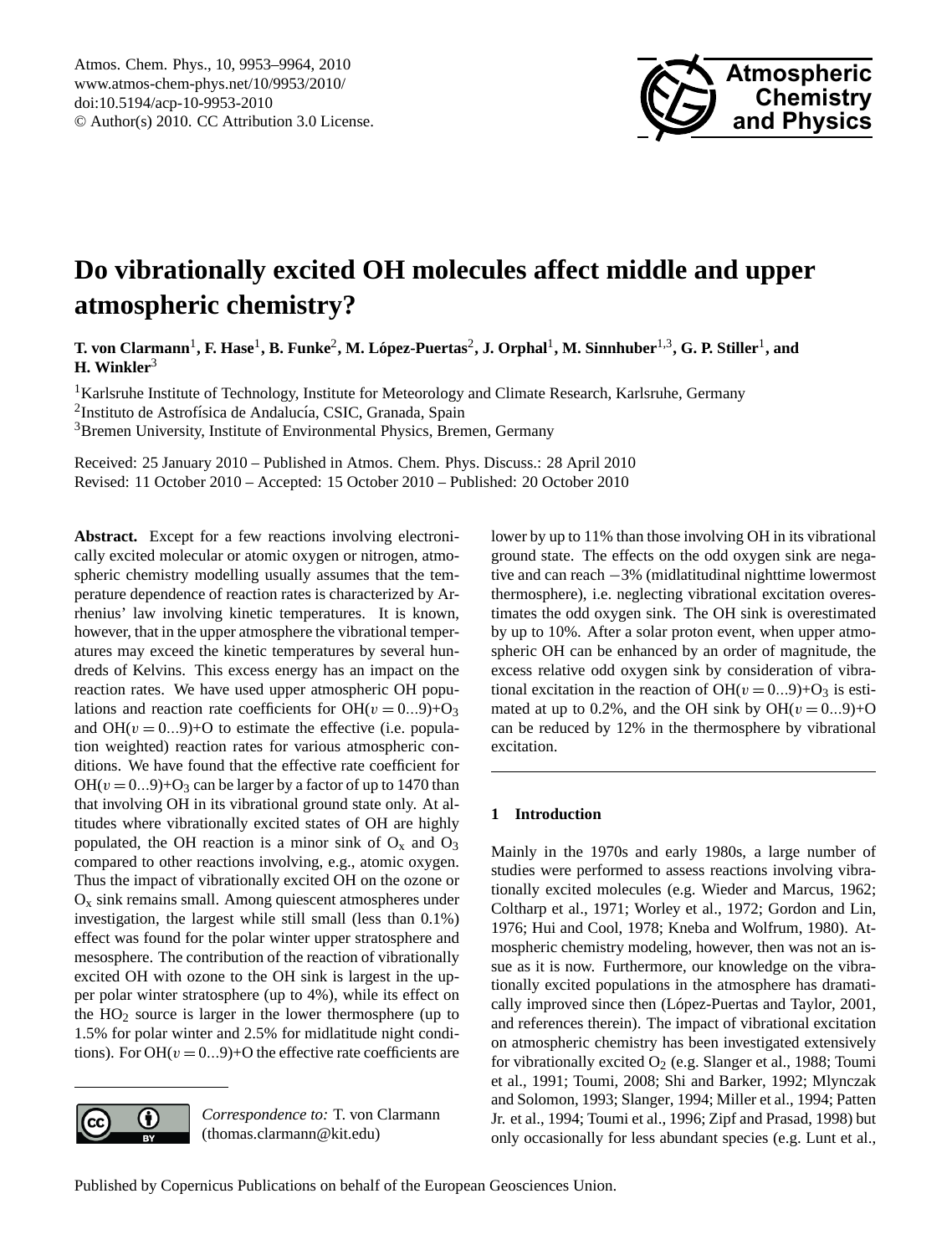[1988;](#page-10-6) [Hierl et al.,](#page-10-7) [1997;](#page-10-7) [Delmdahl et al.,](#page-10-8) [1998;](#page-10-8) [Varandas and](#page-11-11) [Zhang,](#page-11-11) [2001;](#page-11-11) [Varandas,](#page-11-12) [2002,](#page-11-12) [2004a,](#page-11-13)[b;](#page-11-14) [Chen and Marcus,](#page-10-9) [2006;](#page-10-9) [Vadas and Fritts,](#page-11-15) [2008;](#page-11-15) [Prasad and Zipf,](#page-11-16) [2008\)](#page-11-16), and results were in some cases under heavy dispute [\(Smith and](#page-11-17) [Copeland,](#page-11-17) [2004;](#page-11-17) [Varandas,](#page-11-18) [2005\)](#page-11-18). Atmospheric chemistry models, particularly those developed for stratospheric ozone chemistry and later extended towards the upper atmosphere, usually neglect this effect (e.g., SLIMCAT, [Chipperfield,](#page-10-10) [1999;](#page-10-10) MOZART, [Horowitz et al.,](#page-10-11) [2003;](#page-10-11) MESSy, Jöckel et al., [2005;](#page-10-12) REPROBUS, Lefèvre et al., [1994;](#page-10-13) CLAMS, [McKenna](#page-10-14) [et al.,](#page-10-14) [2002\)](#page-10-14). Some further models (e.g. KASIMA, [Kouker](#page-10-15) [et al.,](#page-10-15) [1999;](#page-10-15) HAMMONIA, [Schmidt et al.,](#page-11-19) [2006;](#page-11-19) WACCM-3, [Garcia et al.,](#page-10-16) [2007\)](#page-10-16) take local thermodynamic disequilibrium (also referred to as non-local thermodynamic equilibrium, non-LTE) into account for radiative cooling but not for chemistry. As a standard approach, the temperature dependence of the reaction rates involved are estimated as a function of kinetic temperature on the basis of the Arrhenius equation. It is assumed that the thermal energy of a molecule is Boltzmann-distributed over all active degrees of freedom and that the total energy of a molecule (translational, rotational, vibrational and electron spin) is well represented by the kinetic (translational) energy of the molecules. In the upper atmosphere, however, due to low collision rates, quenching happens not frequently enough to redistribute the vibrational energy that molecules may have via the *status nascendi* or via absorption of a photon, thus leading to non-LTE (López-[Puertas and Taylor,](#page-10-4) [2001\)](#page-10-4). While it has become a standard procedure to consider non-LTE radiative processes associated with vibrational and rotational excitation in radiative transfer modeling and remote sensing data analysis whenever appropriate (e.g. [Funke et al.,](#page-10-17) [2001a](#page-10-17)[,b;](#page-10-18) [Kaufmann et al.,](#page-10-19) [2003;](#page-10-19) [Yankovsky and Manuilova,](#page-11-20) [2006\)](#page-11-20), consideration of these effects in chemistry modelling is by far no standard today, although it is quite plausible that excess energy in the form of vibrational excitation will make it easier for the reactants to reach the activation energy. This paper tries to estimate whether or not the local thermodynamic equilibrium assumption is a valid approximation for middle atmospheric chemistry applications. Since larger populations of excited molecules are found for species whose excess populations are driven by their *status nascendi* rather than the radiance field, we focus this study on the reactions  $OH(v = 0...9) + O_3$ (Sect. 2) and OH $(v = 0...9)$ +O (Sect. 3). The need to include vibrational state dependent OH chemistry has already been suggested by [Pickett et al.](#page-11-21) [\(2006\)](#page-11-21). As a first step we estimate the effective (i.e. population weighted) rate coefficients for various atmospheric conditions (Sects. 2.1 and 3.1). Then we assess the relevance of this reaction relative to other sinks of odd oxygen (Sects. 2.2 and 3.2). Finally, we discuss the limitations of this study and identify necessary future work (Sect. 4).

## **2 The reaction of the hydroxyl radical with ozone**

## **2.1 Effective rate coefficients**

<span id="page-1-1"></span>The reaction

$$
OH + O_3 \rightarrow O_2 + HO_2 \tag{R1}
$$

is an important atmospheric sink of odd oxygen  $([O_x]=[O_3]+[O({}^{3}P)]+[O({}^{1}D)])$  (see, e.g. [Brasseur and](#page-9-0) [Solomon,](#page-9-0) [2005;](#page-9-0) brackets represent number densities). However, many open questions with respect to ozone chemistry of the mesosphere and the lower thermosphere are reported in the literature (e.g. [Crutzen,](#page-10-20) [1997\)](#page-10-20). The main source of upper mesospheric OH is

<span id="page-1-0"></span>
$$
H + O_3 \rightarrow O_2 + OH(v \le 9)
$$
 (R2)

which produces vibrationally excited OH up to the 9th vibrational level. At upper stratospheric and mesospheric pressures quenching rates are low, and in consequence populations of vibrationally excited OH are large there [\(Kauf](#page-10-21)[mann et al.,](#page-10-21) [2008;](#page-10-21) [Pickett et al.,](#page-11-21) [2006\)](#page-11-21), giving rise to OH airglow. Figure [1](#page-2-0) shows the relative OH populations for vibrational levels 0 to 9 for six different atmospheres as calculated by the generic non-LTE population model GRANADA [\(Funke et al.,](#page-10-22) [2002\)](#page-10-22). This model includes Reaction [\(R2\)](#page-1-0) as source of excited OH, and the following de-excitation processes: non-reactive quenching with  $N_2$  and  $O_2$  [\(Adler-Golden,](#page-9-1) [1997\)](#page-9-1), reactive quenching with atomic oxygen and radiative de-excitation using Einstein coefficients calculated from HITRAN version 2004 [\(Rothman](#page-11-22) [et al.,](#page-11-22) [2005\)](#page-11-22). While GRANADA usually calculates reactive quenching of OH with atomic oxygen with a rate constant by 10% higher than proposed by [Adler-Golden](#page-9-1) [\(1997\)](#page-9-1)  $(2.2 \times 10^{-10} \text{ cm}^3 \text{ molecule}^{-1} \text{ s}^{-1})$ , for this study for reasons of consistency rate coefficients as suggested by [Varandas](#page-11-13) [\(2004a\)](#page-11-13) were used for reactive and non-reactive quenching of vibrationally excited OH with O. Details of modelling the collisional processes are compiled in Table 1. Up to 35% and 74% of OH were found to be vibrationally excited for quiescent sunlit and dark atmospheres, respectively. After a solar proton event (SPE) the fraction of OH in its vibrational ground state becomes negligibly small in altitudes above 90 km. It should be mentioned that the use of the reactive quenching rate coefficient as suggested by [Adler-Golden](#page-9-1) [\(1997\)](#page-9-1) instead of [Varandas](#page-11-13) [\(2004a\)](#page-11-13) results in only up to 21% of OH vibrationally excited. Under local thermodynamic equilibrium conditions, the fraction of vibrationally excited molecules is in the order of magnitude of only  $10^{-8}$ .

Literature on the rate coefficients involving Reaction [\(R1\)](#page-1-1) for vibrationally excited OH is quite sparse and in partial disagreement [\(Coltharp et al.,](#page-10-0) [1971;](#page-10-0) [Worley et al.,](#page-11-1) [1972;](#page-11-1) [Finlayson-Pitts et al.,](#page-10-23) [1983;](#page-10-23) [Varandas and Zhang,](#page-11-11) [2001](#page-11-11) and references therein). For our study, rate coefficients as a function of temperature and OH vibrational level as suggested by [Varandas and Zhang](#page-11-11) [\(2001\)](#page-11-11) are used.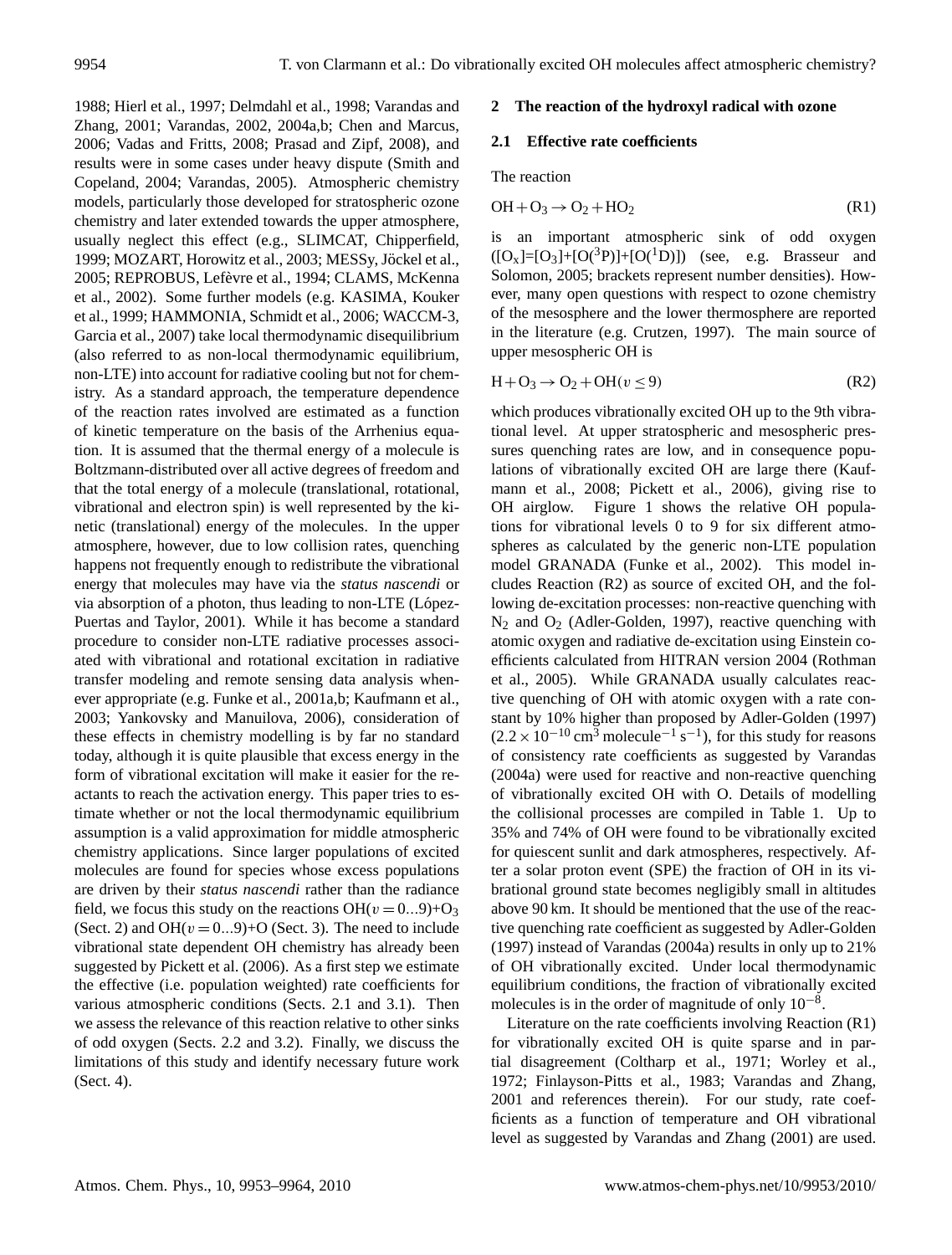| No. | Process                                     | Rate coefficients (cm <sup>3</sup> molecule <sup><math>-1</math></sup> s <sup><math>-1</math></sup> )                                                                                                                                   | Reference |
|-----|---------------------------------------------|-----------------------------------------------------------------------------------------------------------------------------------------------------------------------------------------------------------------------------------------|-----------|
|     | $H + O_3 \rightarrow OH(v) + O_2$           | $1.4 \times 10^{-10}$ exp(-470/T) ( $\Phi(v) = 0$ , Makhlouf et al. (1995)<br>$0.01, 0.01, 0.01, 0.02, 0.04, 0.19, 0.28,$<br>0.38, 0.06 for $v=1-10$ <sup>1</sup> .                                                                     |           |
| 2.  | $OH(v) + N_2 \rightarrow OH(v-1) + N_2$     | $(0.058, 0.10, 0.17, 0.30, 0.52, 0.91, 1.6,$ Adler-Golden (1997)<br>2.7, 4.8, $6 \times 10^{-13}$ for $v=1-10$ .                                                                                                                        |           |
| 3   | $OH(v) + O_2 \rightarrow OH(v-1) + O_2$     | $(0.13, 2.7, 5.2, 8.8, 17, 30, 54, 98, 170,$ Adler-Golden (1997)<br>$(300) \times 10^{-13}$ for $v=1-10$ .                                                                                                                              |           |
|     | $OH(v) + O(3P) \rightarrow H + O_2$         | $(2.72, 2.91, 3.22, 3.38, 3.30, 3.51, 4.22, \text{Varandas } (2004a)$<br>4.27, $5.07 \times 10^{-11}$ for v=1-9 at 210 K;<br>$(2.36, 2.44, 2.93, 3.45, 3.10, 3.28, 3.88,$<br>4.19, 4.78) $\times$ 10 <sup>-11</sup> for v=1-9 at 255 K; |           |
|     | $OH(v) + O(3P) \rightarrow OH(v-1) + O(3P)$ | $(2.49, 2.49, 2.77, 3.09, 2.59, 2.88, 2.33, \text{Varandas } (2004a)$<br>2.29, $1.77 \times 10^{-11}$ for v=1-9 at 210 K;<br>$(2.09, 2.43, 2.19, 2.57, 2.44, 2.67, 2.23,$<br>1.96, $1.75 \times 10^{-11}$ for v=1-9 at 255 K;           |           |

**Table 1.** Collisional processes included in the OH non-LTE model.

<sup>1</sup>  $\Phi(v)$  is the nascent distribution of state v.



<span id="page-2-0"></span>**Fig. 1.** Cumulative relative populations of the OH vibrational states as a function of altitude from groundstate (leftmost line) to total OH  $(v = 0...9)$  for various atmospheres. The distances between the lines represent the relative populations of of vibrational levels 1 to 9.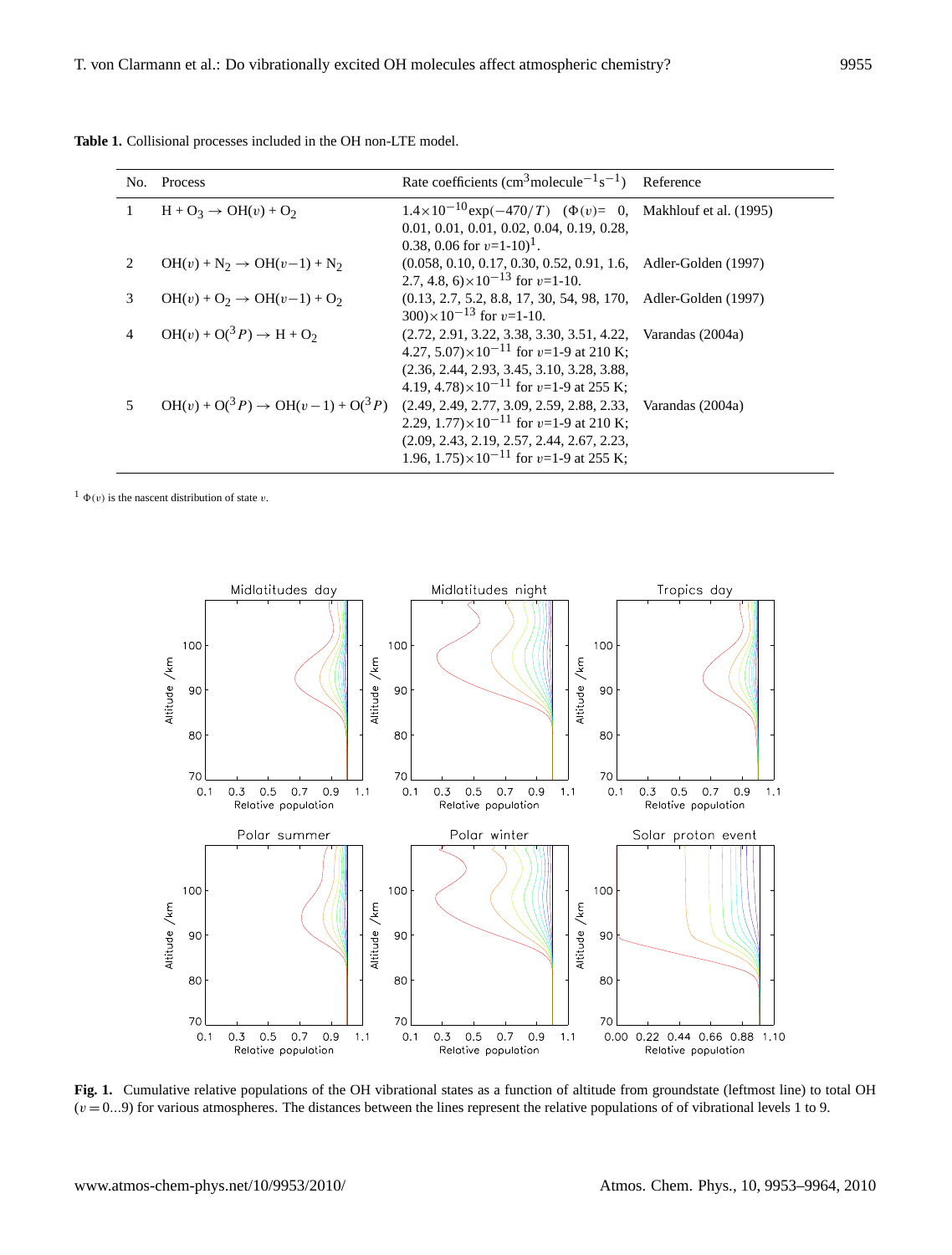

<span id="page-3-0"></span>**Fig. 2.** Assumed mixing ratio profiles of OH, O<sup>3</sup> and O (top to **Fig. 2.** Assumed mixing ratio profiles of OH, O<sub>3</sub> and O (from left to right) for various atmospheric conditions.

Their rate coefficient for OH in its vibrational ground state at 298 K  $(6.84 \times 10^{-14} \text{ cm}^3 \text{ molecule}^{-1} \text{ s}^{-1})$  agrees reasonably well with that recommended by [Sander et al.](#page-11-23) [\(2006\)](#page-11-23)  $(7.25 \times 10^{-14} \text{ cm}^3 \text{ molecule}^{-1} \text{ s}^{-1})$ . From the former data we calculate the effective rate coefficient as the weighted mean of the rate coefficient of all relevant vibrational levels, where the weight is the relative population of the respective vibrational level:

<span id="page-3-2"></span>
$$
k_{\text{eff}} = \frac{1}{\text{[OH}(v=0...9)]} \sum_{v=0}^{9} k_v \text{[OH}(v) \text{]}.
$$
 (1)

For quiescent conditions, vertical profiles of the volume mixing ratios of OH are taken from [Garcia and Solomon](#page-10-25) [\(1983\)](#page-10-25) for altitudes up to 90 km while above photochemical equilibrium with atomic hydrogen from MSISE90 [\(Hedin,](#page-10-26) [1991;](#page-10-26) [Picone et al.,](#page-11-24) [2002\)](#page-11-24) is assumed (Fig. [2\)](#page-3-0). To investigate the impact of atmospheric perturbations due to ionisation, a scenario directly after the onset of a large solar proton event (SPE) was also considered. Atmospheric conditions for this scenario were adopted from a model run performed with the University of Bremen Ion Chemistry Model [\(Winkler et al.,](#page-11-25) [2009\)](#page-11-25), initialised by our polar night atmosphere.

Largest differences between the rate coefficient involving OH only in its vibrational ground state and the effective rate coefficient accounting for vibrational excitation have been found in the lower thermosphere (Fig. [3\)](#page-3-1). The effective rate coefficients exceed those involving only  $OH(v = 0)$  by a factor of several hundred for all atmospheric conditions under investigation (midlatitude day and night, equatorial day and polar winter and summer quiescent conditions as well as polar winter after a solar proton event). In the polar summer atmosphere around 90 km altitude consideration of vibrationally excited OH accelerates the target reaction even by a factor of up to 1080. For the SPE atmosphere at 106 km altitude, this factor was found to be as large as 1470. Even in the daytime equatorial atmosphere, where the smallest enhancement is found, the effective rate coefficient reaches a factor of up to 630 at 95 km altitude.



<span id="page-3-1"></span>**Fig. 3.** Relative increase of the total OH( $v = 0...9$ )+O<sub>3</sub> rate co-efficients by consideration of vibrational excitation of OH in the reaction OH+O<sub>3</sub> as a function of altitude for various atmospheres. efficients by consideration of vibrational excitation of OH in the<br>exception OH in the exception of altitude for vertices the conceptions. reaction  $OH + O_3$  as a function of altitude for various atmospheres.

#### **2.2 Relevance compared to competing reactions**

In order to assess the effect of vibrational excitation of OH in the target reaction on trace gas budgets, its impact on losses and sources of reactants and products has been compared to that of competing reactions. This has been done for six different atmospheric conditions (midlatitudes day, midlatitudes night, equator day, polar summer and polar winter, all under quiescent conditions, as well as polar winter under SPE conditions). The latter scenario was included because SPEs produce large amounts of atomic hydrogen giving rise to excess OH of which a considerable fraction is vibrationally highly excited [\(Crutzen and](#page-10-27) [Solomon,](#page-10-27) [1980\)](#page-10-27). Profiles of meteorological state variables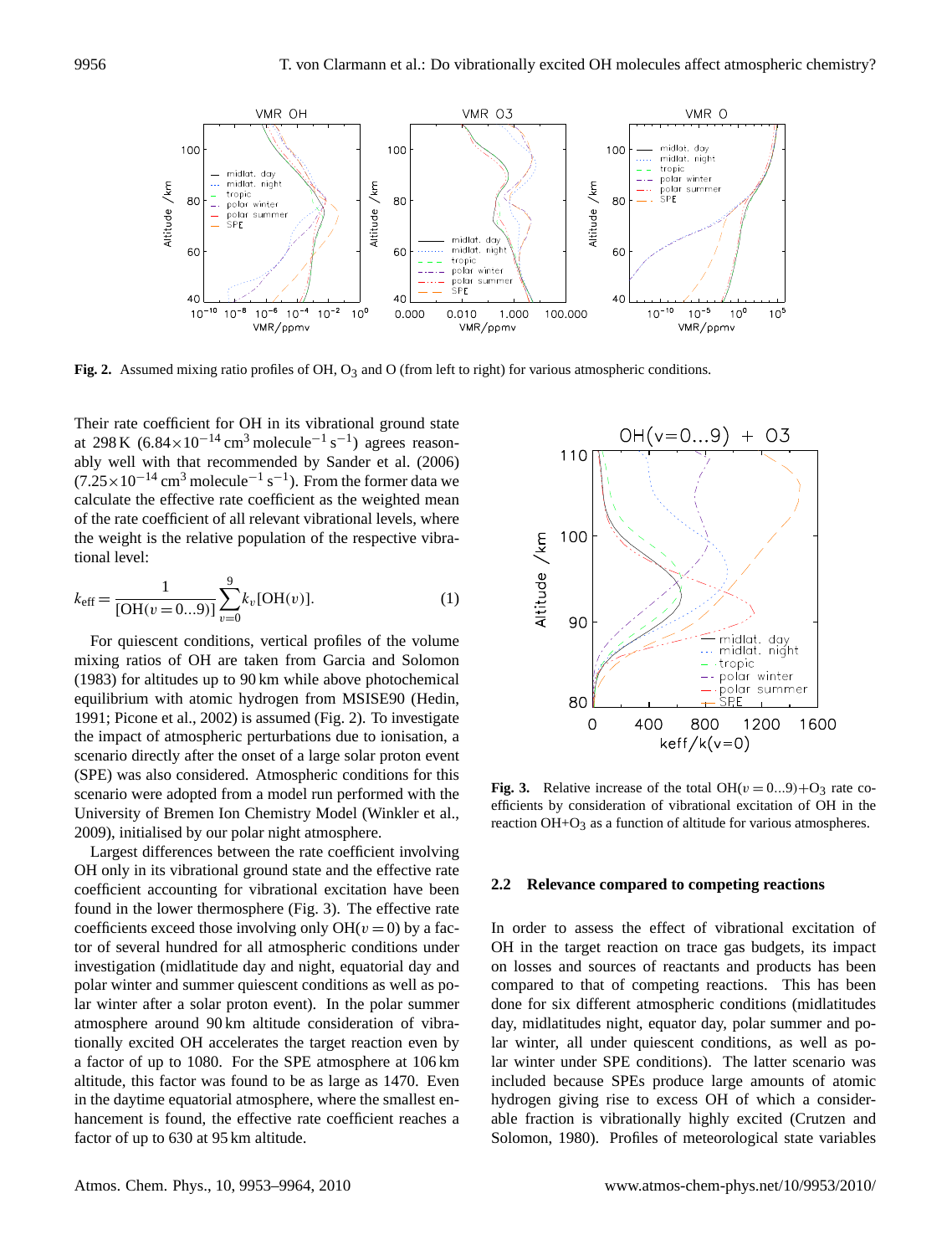and abundances of constituents were taken from various sources: For the quiescent atmospheres, temperature, pressure,  $[N_2]$ ,  $[O_2]$ ,  $[H]$  (above 90 km), and  $[O]$  (above 80 km) were taken from MSISE90 [\(Hedin,](#page-10-26) [1991\)](#page-10-26);  $[HO<sub>2</sub>]$  (below 75 km),  $[O_3]$  (below 60 km), and  $[CIO]$  (below 75 km) were taken from SLIMCAT [\(Chipperfield,](#page-10-10) [1999\)](#page-10-10); for [CO], [OH] (up to 90 km), [NO<sub>x</sub>], [Cl], [H<sub>2</sub>O<sub>2</sub>] and [H<sub>2</sub>] a model by [Garcia and Solomon](#page-10-25) [\(1983\)](#page-10-25) was used. Photochemical equilibrium of [OH] and [H] (above 90 km), photochemical correction of  $[O_3]$  in the mesosphere,  $[O(^1D)]$  in photochemical equilibrium with  $[O_3]$ ,  $[O]$  in consistency with  $[O_3]$ ,  $[O(^1D)]$ , and  $NO<sub>x</sub>$ -partitioning were calculated with a dedicated box model using reations rates as recommended by [Sander et al.](#page-11-23) [\(2006\)](#page-11-23). For the SPE case, which represents the situation at 85◦ North during 29 October 2003 shortly after 00:00 UT, we have adopted the atmospheric composition as simulated with the University of Bremen Ion Chemistry Model [\(Win](#page-11-25)[kler et al.,](#page-11-25) [2009\)](#page-11-25), using ionisation rates due to proton and electron impact [\(Wissing et al.,](#page-11-26) [2010\)](#page-11-26). This scenario represents the situation when  $HO_x$  has already been enhanced but no significant SPE-induced  $O_3$  reduction had taken place yet.

## **2.2.1 The odd oxygen sink**

At altitudes where the effective reaction rate coefficient of  $OH(v = 0...9) + O_3$  differs largely from that of OH in its vibrational ground state, this reaction is a negligibly small sink of odd oxygen, while the major sinks are removal of atomic oxygen by the three body reaction involving two oxygen atoms, removal of atomic oxygen by OH and HO2, and ozone destruction by atomic hydrogen, the  $NO<sub>x</sub>$  cycle, atomic chlorine, and the recombination of ozone and atomic oxygen to give molecular oxygen (Fig. [4\)](#page-5-0). This means that the excess relative  $O_x$  sink  $\Delta s (O_x; OH + O_3)$  of the target reaction

$$
\Delta s(\mathbf{O}_x; \mathbf{OH} + \mathbf{O}_3) = \frac{-(k_{\text{eff}} - k_{v=0})[\mathbf{OH}][\mathbf{O}_3]}{\sum_i (-k_i n_i \prod_{j=1}^{m_i} [\mathbf{X}]_j)}
$$
(2)

with respect to the combined sink of all  $O_x$  removal reactions *i* under consideration is small, where  $k_i$  is the rate coefficient of the *i*th reaction,  $n_i$  is the number of  $O_x$  molecules involved,  $m_i$  is the total number of reactants,  $[X]_j$  are the concentrations of the involved molecules and  $k_{v=0}$  is the rate coefficient of the target reaction for OH in its vibrational ground state. The following odd oxygen sinks have been considered:

<span id="page-4-0"></span>
$$
OH(v = 0...9) + O_3 \rightarrow O_2 + HO_2 \tag{R1}
$$

$$
H + O_3 \to O_2 + OH(v = 1...9)
$$
 (R2)

$$
O_3 + O(^3P) \rightarrow 2O_2 \tag{R3}
$$

<span id="page-4-2"></span>
$$
O_3 + O(^1D) \rightarrow 2O_2 \tag{R4}
$$

$$
O + O + M \rightarrow O_2 + M \tag{R5}
$$

<span id="page-4-6"></span>
$$
OH + O \rightarrow O_2 + H
$$
 (R6)

$$
HO_2 + O \to O_2 + OH \tag{R7}
$$

<span id="page-4-3"></span>
$$
HO_2 + O_3 \rightarrow 2O_2 + OH \tag{R8}
$$

<span id="page-4-4"></span>
$$
NO + O_3 \rightarrow NO_2 + O_2 \tag{R9}
$$

$$
NO2 + O \rightarrow NO + O2
$$
 (R10)

<span id="page-4-5"></span>
$$
Cl + O_3 \rightarrow ClO + O_2 \tag{R11}
$$

$$
ClO + O \rightarrow Cl + O_2 \tag{R12}
$$

<span id="page-4-7"></span>
$$
H_2O_2 + O \to OH + HO_2 \tag{R13}
$$

<span id="page-4-1"></span>
$$
NO2 + O3 \rightarrow NO3 + O2
$$
 (R14)

All rate constants except those of Reaction [\(R1\)](#page-1-1) were taken from [Sander et al.](#page-11-23) [\(2006\)](#page-11-23). Particularly, no non-local thermodynamic equilibrium effects have been considered for Reactions [\(R3](#page-4-0)[–R14\)](#page-4-1).

Thus, although the effect of vibrational excitation of OH on the effective reaction rate is enormous, the effect on the  $O_x$  sink strength is negligibly small. For a polar winter atmosphere, the effect is less than about 0.1% and even smaller for all other atmospheres under investigation except for SPE conditions (Fig. [5\)](#page-5-1). For the latter condition the excess relative  $O_x$  sink reaches nearly 0.2%.

## **2.2.2 The ozone sink**

In altitude regions of interest, O and  $O_3$  are not in a fast equilibrium, hence the sink strength of Reaction [\(R1\)](#page-1-1) with respect to ozone,  $\Delta s$ (O<sub>3</sub>; OH+O<sub>3</sub>), might also be of interest. Here we consider sink Reactions [\(R1–](#page-1-1)[R4\)](#page-4-2), [\(R8\)](#page-4-3), [\(R9\)](#page-4-4), [\(R11\)](#page-4-5), [\(R14\)](#page-4-1),

$$
O_3 + h\nu \to O_2(^3\Sigma_g^-) + O(^3P), \tag{R15}
$$

and

$$
O_3 + h\nu \to O_2(^1 \Delta_g) + O(^1 D), \tag{R16}
$$

where photolysis rates were calculated with a version of TUV [\(Madronich and Flocke,](#page-10-28) [1998\)](#page-10-28) which has been extended to an atmosphere covering altitudes of up to 200 km. The excess relative ozone sink, however, is negligibly small: less than 0.1% in the polar winter upper stratosphere, with a second maximum near the mesopause, and substantially smaller for all other altitudes and atmospheres except for SPE-conditions, where the excess relative  $O_3$  sink reaches values slightly less than 0.3% (Fig. [6\)](#page-5-2).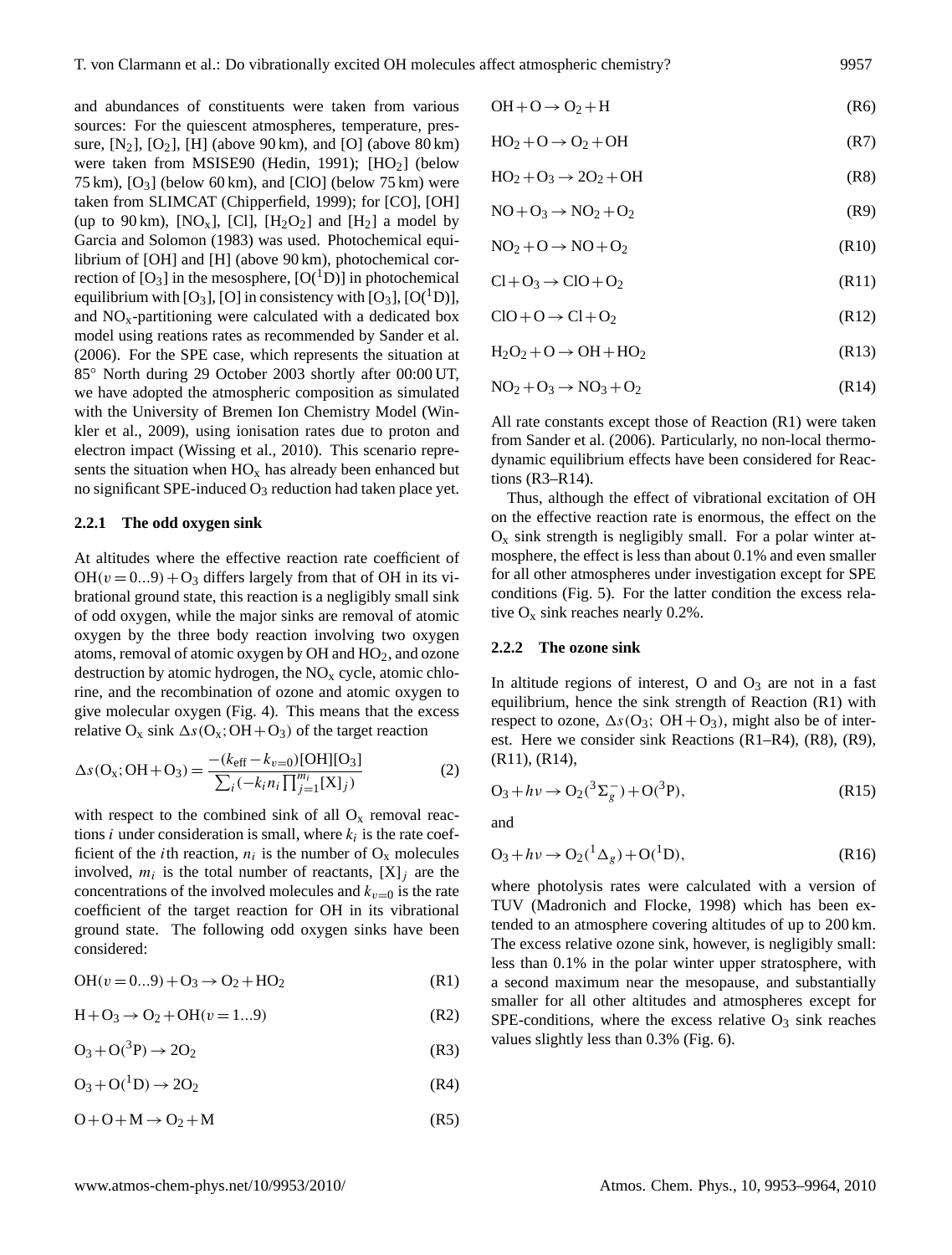

<span id="page-5-0"></span>**Fig. 4.** Cumulative relative contribution to the odd oxygen sink of Fig. 4. Cumulative relative contribution to the odd oxygen sink of the leading reactions for various atmospheres.



 $OH(v=0...9)$ 03 100 90 **80** Altitude /km  $7C$ 60 midlat. day midlat. night tropic polar winter 50 .<br>polar summer SPF 40  $0.1$  $0.2$  $0.0$  $0.3$  $0.4$ Excess relative  $03 \sin k/\%$ 

<span id="page-5-1"></span>**Fig. 5.** Excess relative odd oxygen sink by consideration of vibra-<br>excited OH in the OI tionally excited OH in the  $OH + O_3$  reaction as a function of altitude<br>ious atmospheres. for various atmospheres. for various atmospheres.

<span id="page-5-2"></span>**Fig. 6.** Excess relative ozone sink by consideration of vibrationally **Fig. 6.** Excess relative ozone sink by consideration of vibrationally excited OH in the  $OH+O<sub>3</sub>$  reaction as a function of altitude for var-<br>ious atmospheres ious atmospheres. ious atmospheres.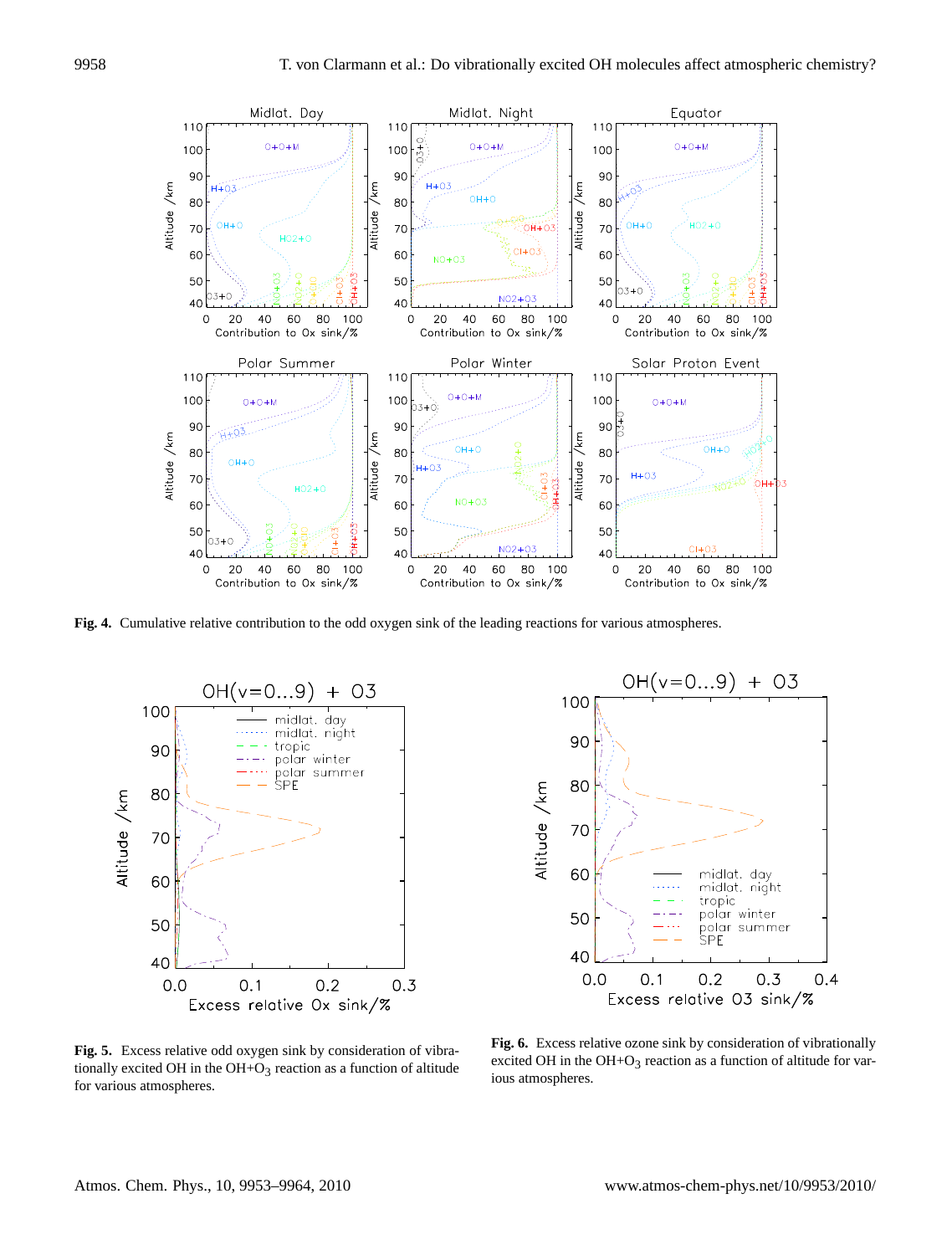

<span id="page-6-1"></span>Fig. 7. Cumulative relative contribution to the OH sink of the leading reactions for various atmospheres. The areas between the lines represent the contribution of a particular reaction. represent the contribution of a particular reaction.

## **2.2.3 OH sink**

Here we assess the impact of consideration of vibrationally excited OH on the OH abundance itself. For calculation of the excess relative contribution to the OH sink, we consider the following OH sinks competing with Reaction [\(R1\)](#page-1-1) (all assumed not to depend on the vibrational state of OH): Reaction [\(R6\)](#page-4-6), as well as

$$
OH + CO \rightarrow CO_2 + H, \tag{R17}
$$

$$
OH + OH + M \rightarrow H_2O_2 + M, \tag{R18}
$$

$$
OH + HO_2 \rightarrow H_2O + O_2, \tag{R19}
$$

$$
OH + H_2 \rightarrow H_2O + H,
$$
 (R20)

<span id="page-6-4"></span>
$$
OH + H2O2 \rightarrow H2O + HO2, \t\t (R21)
$$

$$
OH + OH \rightarrow H_2O + O, \tag{R22}
$$

<span id="page-6-0"></span>and

$$
OH + NO2 + M \rightarrow HNO3 + M,
$$
 (R23)

where for [R23](#page-6-0) both isomeric variants of the product (HOONO and HONO2) are considered. The relative weight of OH loss reactions is shown in Fig. [7](#page-6-1) for the six atmospheres under assessment. In the middle to upper stratosphere the excess relative sink of OH reaches values up to 4% for polar winter conditions, and a local maximum of 0.2% occurs in the upper mesosphere (Fig. [8\)](#page-7-0). For the SPE atmosphere, the target reaction involving vibrationally excited OH accounts for about 0.25% additional OH loss, and for all other atmospheric conditions the effect of consideration of vibrationally excited OH on the OH sink is negligibly small.

<span id="page-6-2"></span>It has to be noted that [Varandas and Zhang](#page-11-11) [\(2001\)](#page-11-11) report further reaction pathways for the OH( $v = 0...9$ )+O<sub>3</sub> reaction. Besides

$$
OH(v = 0...9) + O_3 \rightarrow O_2 + HO_2, \tag{R1}
$$

which is reported to produce rotationally and vibrationally excited HO<sub>2</sub>, two further reaction pathways are proposed:

$$
OH(v = 0...9) + O_3 \rightarrow O_2 + O_2 + H
$$
 (R24)

<span id="page-6-3"></span>and

$$
OH(v = 0...9) + O_3 \rightarrow O_2 + OH + O. \tag{R25}
$$

The reason for the latter pathways (Reactions [R24](#page-6-2) and [R25\)](#page-6-3) is that for OH( $v \ge 6$ ) the product HO<sub>2</sub> is vibrationally excited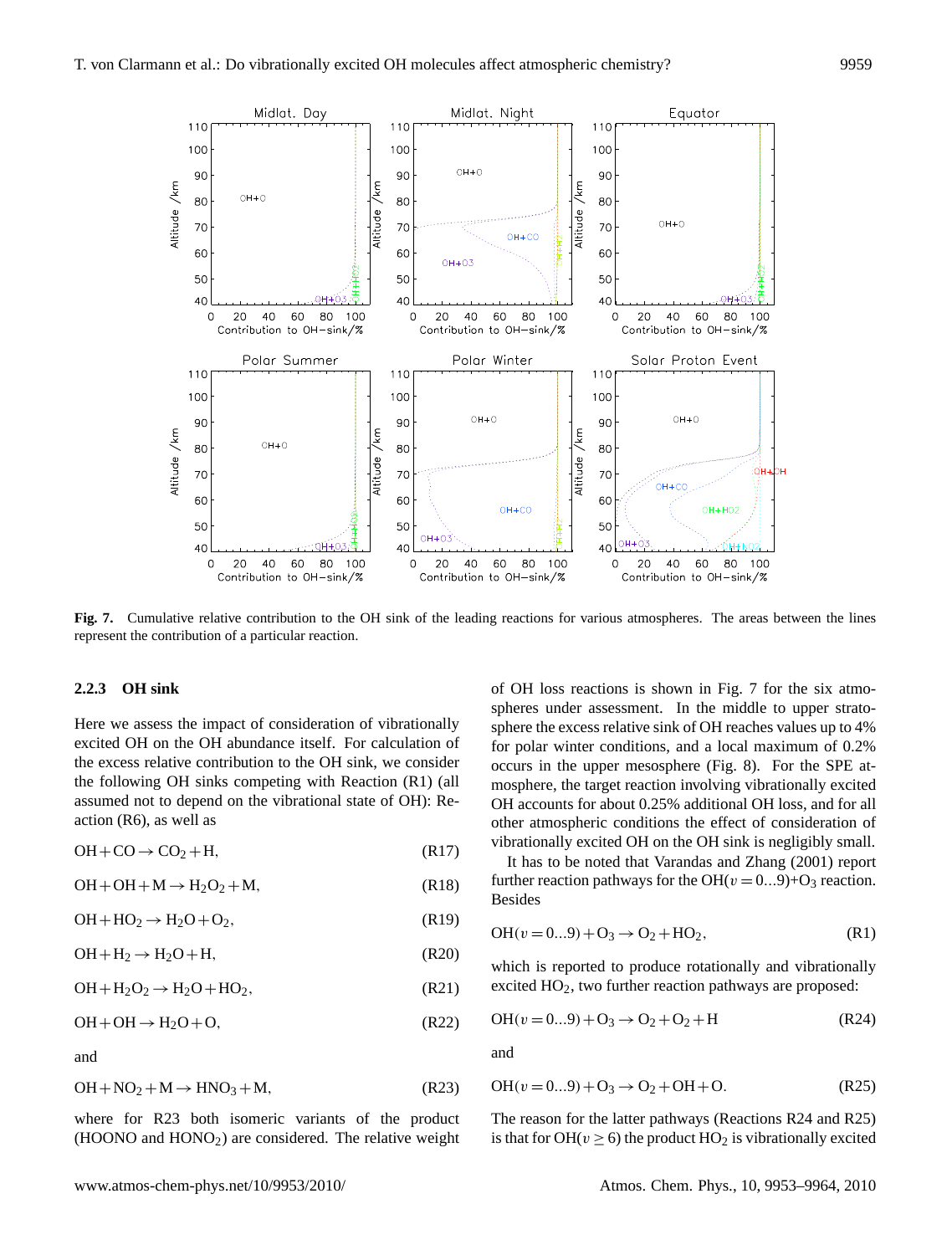

<span id="page-7-0"></span>**Fig. 8.** Excess relative OH sink by consideration of vibrationally **Fig. 9.** Excess relative of sink by consideration of vibrationally excited OH in t  $\frac{1}{2}$  reaction as a function of altitude for vari-<br>for various atmospheres. excited OH in the  $OH + O_3$  reaction as a function of altitude for various atmospheres.

above its dissociation limit. Since the efficiency of pathway Reaction [\(R25\)](#page-6-3) is small compared to that of the total of pathways Reactions [\(R1\)](#page-1-1) and [\(R24\)](#page-6-2), we have ignored it when estimating the OH loss, i.e. we assume that the reactive quenching of OH and  $O_3$  always implies OH loss.

## **2.2.4 HO<sup>2</sup> source strength**

Finally, we estimate the excess  $HO<sub>2</sub>$  source strength, again under the simplifying assumption that the rate coefficients of the reaction paths Reactions [\(R24\)](#page-6-2) and [\(R25\)](#page-6-3) are zero. In this sense our results are upper estimates. The following  $HO<sub>2</sub>$ sources competing with Reaction [\(R1\)](#page-1-1) have been considered: Reactions [\(R13\)](#page-4-7), [\(R21\)](#page-6-4), as well as

$$
H + O2 + M \rightarrow HO2 + M,
$$
 (R26)

According to these estimates, in the lower midlatitude nighttime thermosphere the  $HO<sub>2</sub>$  source is increased by 2.5%, and in the polar winter lower thermosphere by 1.5% (Fig. [9\)](#page-7-1).

## **3 The reaction of the hydroxyl radical with atomic oxygen**

## **3.1 Effective rate coefficients**

The reaction

$$
OH + O \rightarrow O_2 + H
$$
 (R6)

outweights Reaction [\(R1\)](#page-1-1) as a sink of odd oxygen in the thermosphere and, depending on illumination, also in the mesosphere and upper stratosphere by far [\(Brasseur and Solomon,](#page-9-0)



<span id="page-7-1"></span>**Fig. 9.** Excess relative HO<sub>2</sub> source by consideration of vibrationally excited OH in the  $OH + O_3$  reaction as a function of altitude for various atmospheres ious atmospheres.

[2005,](#page-9-0) cf. Fig. [4\)](#page-5-0). Also for this reaction a dependence of the rate coefficient of the vibrational level of the reaction OH molecule is reported [\(Varandas,](#page-11-13) [2004a\)](#page-11-13). Contrary to Reac-tion [\(R1\)](#page-1-1), the rate coefficients decrease from  $v = 0$  to  $v = 1$ or  $v = 2$  and then increase again for higher vibrational levels. For calculation of the effective rate coefficients according to Eq. [\(1\)](#page-3-2) we have used pretabulated v-dependent k-values reported in Table 3, "Method II" of [Varandas](#page-11-13) [\(2004a\)](#page-11-13), linearily interpolated to the actual temperatures. Arrhenius-type exponential estimation led to unrealistic values when temperatures outside the range of pre-tabulated values forced extrapolation. Due to the weak temperature dependence of this reaction, the error due to linear interpolation is considered tolerable. Deviations of the effective reaction rate coefficient from rate coefficients valid for OH in its vibrational ground state range from about −5% at 93 km altitude for the sunlit atmospheres under investigation, −9% at 109 km for the polar winter atmosphere to −10% at 96 km for the midlatitudinal night atmosphere (Fig. [10\)](#page-8-0). For the SPE atmosphere deviation reaches −11% at 88 km and 107 km altitude.

#### **3.2 Relevance with respect to competing reactions**

The effect on the odd oxygen sink of Reaction [\(R6\)](#page-4-6) by consideration of vibrationally excited OH is most pronounced between 85 and 95 km altitude and reaches −3% for the midlatitudinal nighttime atmosphere, and  $-1$  to  $-2\%$  for all other atmospheres under investigation. The effect is negative at all altitudes for all atmospheres under consideration (Fig. [11\)](#page-8-1). The same competing reactions as for Reaction  $(R1)$ have been considered. For quiescent dark atmospheres, the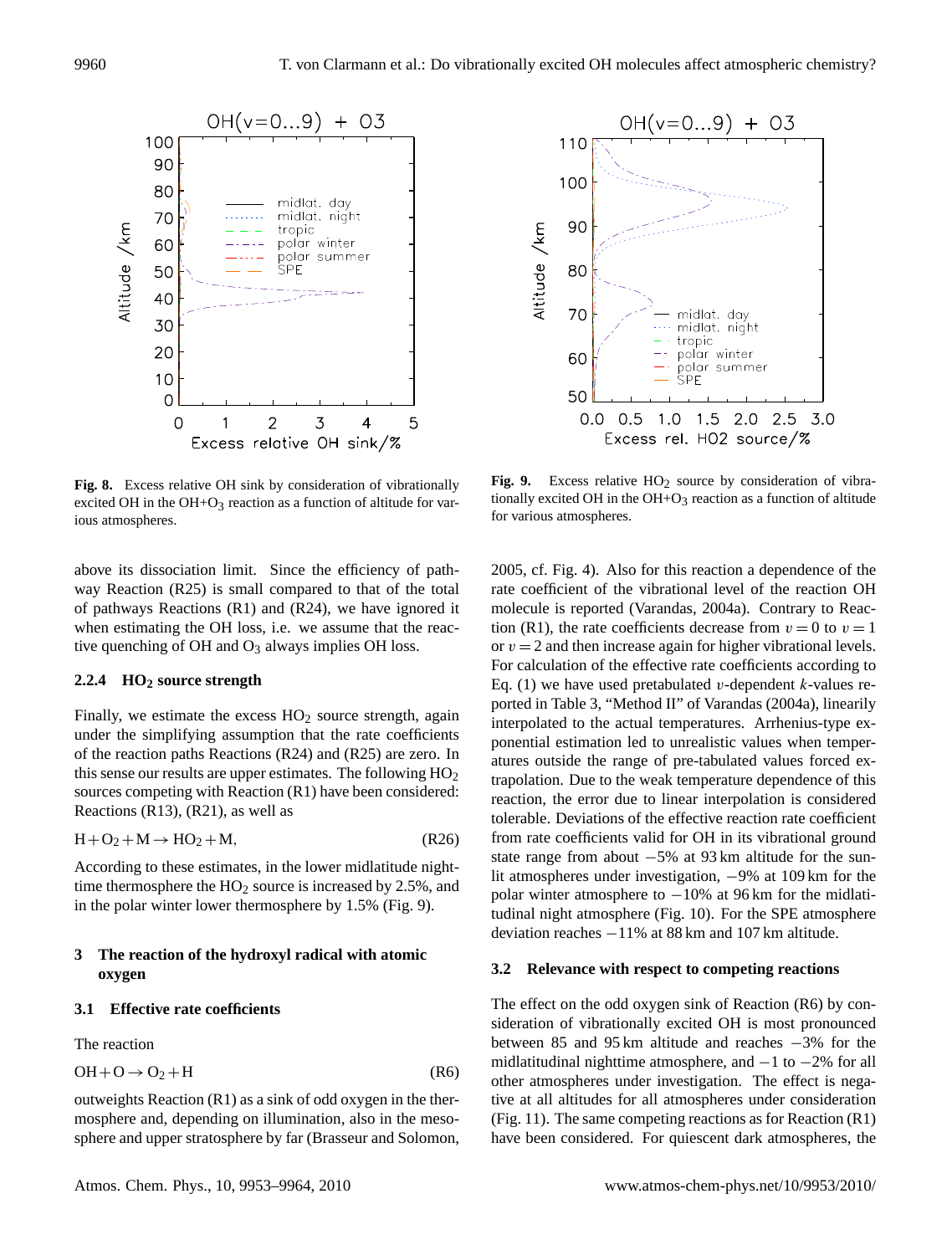



<span id="page-8-0"></span>**Fig. 10.** Relative increase of the total OH( $v = 0...9$ )+O rate co-<br>excited OH in the OI efficients by consideration of vibrational excitation of OH in the consideration of OH in the consideration of  $\alpha$  is almospheres. reaction OH+O as a function of altitude for various atmospheres. <sup>Ous atmospheres.</sup>

above also holds for the atomic oxygen sink, while the effect of vibrationally excited OH reaches only about −0.5% for sunlit atmospheres (Fig. [12\)](#page-9-2). For the SPE atmosphere the atomic oxygen sink is not affected at all. Consideration of vibrationally excited OH alters the OH sink by up to  $-5\%$ for sunlit atmospheres, about −10% for quiescent dark at-mospheres and −12% for the SPE atmosphere (Fig. [13\)](#page-9-3).

## **4 Conclusions**

For the reaction of OH with  $O_3$ , the effect of vibrational excitation of OH on the effective reaction rate is dramatic: In a polar summer atmosphere, ozone destruction by OH can be up to a factor of 1080 faster if vibrational excitation is considered. For SPE conditions this acceleration factor can even exceed 1400. However, since at altitudes where populations of vibrationally excited OH are large enough to make an important contribution to atmospheric chemistry, the  $OH + O<sub>3</sub>$ reaction is of minor importance, the effect of considering vibrationally excited OH on odd oxygen and ozone sinks are negligible. More important but still moderate is the effect on the OH sinks (up to  $4\%$ ) and  $HO<sub>2</sub>$  sources (up to 2.5%). The largest relative impact is found for the dark atmospheres.

Although the change of the effective reaction rate through vibrational excitation of OH is much lower for its reaction with atomic oxygen, its impact on atmospheric chemistry is larger than that of the reaction of OH with ozone: The odd oxygen destruction is reduced by about up to 3% and the OH sink is reduced by up to 10%. For SPE conditions the effect on the OH sink can reach −12%. The effect of vibrational

<span id="page-8-1"></span>**Fig. 11.** Excess relative  $O_x$  sink by consideration of vibrationally excited OH in the OH+O reaction as a function of altitude for variexpheres. excited OH in the OH+O reaction as a function of altitude for various atmospheres.

excitation of OH on reactions studied in this paper is, in comparison to total sources and sinks of the involved species, by far not large enough to explain the so-called " $HO<sub>x</sub>$ -dilemma" [\(Conway et al.,](#page-10-29) [2000;](#page-10-29) [Summers et al.,](#page-11-27) [1997\)](#page-11-27), although, as already suggested by [Varandas](#page-11-14) [\(2004b\)](#page-11-14), non-local thermodynamic equilibrium effects might explain a different chemistry in the mesosphere compared to the stratosphere; nor is the effect large enough to solve the so-called "ozone deficit problem"[\(Jucks et al.,](#page-10-30) [1996;](#page-10-30) [Osterman et al.,](#page-11-28) [1997;](#page-11-28) [Canty](#page-9-4) [et al.,](#page-9-4) [2006\)](#page-9-4), at least when these reactions are studied in an isolated manner without consideration of potential feedback effects.

Certainly our study depends on the populations of OH vibrational levels assumed to calculate the effective rate coefficients and thus on the rate constants used in the GRANADA non-LTE model. The rate coefficient for  $OH(v = 1...9)+O \rightarrow O_2+H$  as recommended by [Adler-](#page-9-1)[Golden](#page-9-1) [\(1997\)](#page-9-1) (2.0 × 10<sup>-10</sup>) is nearly an order of magnitude larger than that used here, and even consideration of non-reactive quenching of  $OH(v = 1...9)$  and O as suggested by [Varandas](#page-11-13) [\(2004a\)](#page-11-13) reduces the discrepancy in the total removal of vibrationally excited OH to no less than a factor of about three (cf. Table 1). Use of the rate coefficient as suggested by Adler-Golden and confirmed by [Pickett et al.](#page-11-21) [\(2006\)](#page-11-21) by means of upper atmospheric measurements leads to much lower populations of vibrationally excited states, and in consequence the effect on chemistry would be even smaller than that reported in this paper. In light of this, our calculations thus can be regarded as upper estimates. On the other hand, the values suggested by [Varandas](#page-11-13) [\(2004a\)](#page-11-13) are in reasonable agreement with rate coefficients in the JPL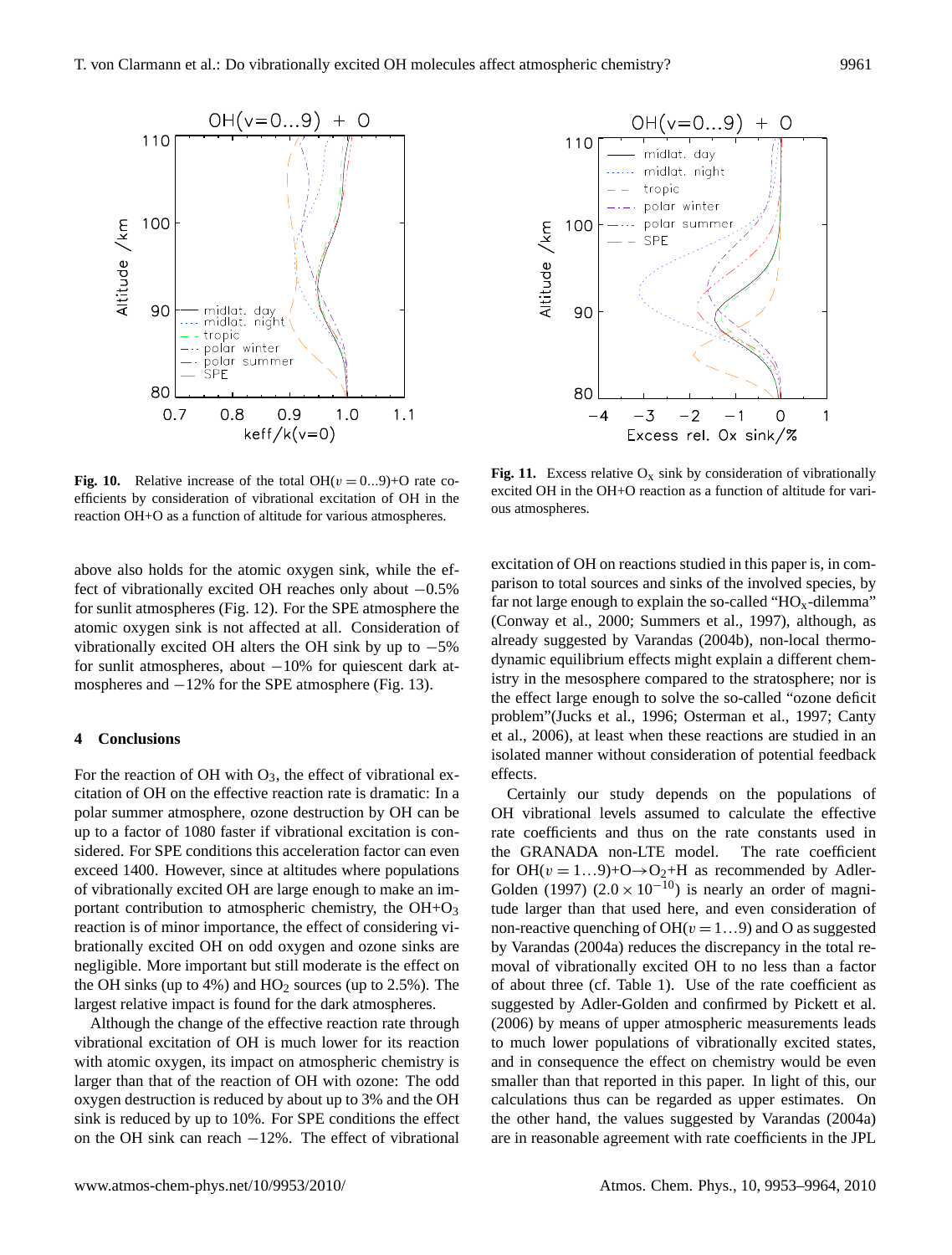

<span id="page-9-2"></span>**Fig. 12.** Excess relative atomic oxygen sink by consideration of Fig. 13. Excess relative vibrationally excited OH in the OH+O reaction as a function of al-<br>titude for various atmospheres  $\frac{1}{\sqrt{2}}$ titude for various atmospheres.

recommendation on chemical kinetics [\(Sander et al.,](#page-11-23) [2006\)](#page-11-23). Assuming that the v-dependence of this particular reaction rate is as weak as reported by Varandas, the discrepancy between Adler-Golden results and the JPL recommendation cannot be explained by the fact that the latter refers most probably to OH in its vibrational ground state. This discrepancy appears to be an interesting problem in itself, particularly since the uncertainty of the reaction rate coefficients as such clearly outweights the relevance of the title question of this paper.

In summary, our studies suggest that conventional atmospheric chemistry modelling without consideration of nonlocal thermodynamic equilibrium chemistry should be sufficiently accurate for the range of atmospheric conditions studied here, since the effect is, compared to the importance of competing reactions, only small to moderate. However, these results should not be inappropriately generalized. Firstly, because there are some cases (particularly nighttime mesosphere) where this effect has the potential to contribute noticeably to the odd hydrogen partitioning. Secondly, the assessment of only two particular reactions cannot be more than a first step towards a more comprehensive analysis in this field, involving further reactions of vibrationally excited O2, O3, HO2, NO, CO and other molecules. In this context it should also be mentioned that the products of the target reactions themselves may be vibrationally excited and thus may trigger additional non-local thermodynamic equilibrium chemistry. Thirdly, only sample atmospheric conditions were studied, and results may be different for, e.g., polar twilight conditions, particularly if the competing quantities OH abun-



<span id="page-9-3"></span>**Fig. 13.** Excess relative OH sink by consideration of vibrationally excited OH in the OH+O reaction as a function of altitude for vari-<br>ous atmospheres. ous atmospheres.

dances and atomic oxygen abundances change with different speed. And finally, our analysis relies on independent treatment of populations and chemistry, i.e. there is no feedback from the subsequent chemistry back to the non-LTE model used to estimate the populations of the vibrational states. While we try to complete our archive of reaction rates of vibrationally excited molecules, we still have the vision of replacing our approach of effective reaction rates by a fully coupled time-dependent chemistry and non-LTE model, allowing accurate treatment of all feedback mechanisms.

*Acknowledgements.* The IAA team was supported by the Spanish MICINN under project AYA2008-03498/ESP and EC FEDER funds. H. Winkler acknowledges funding by the Deutsche Forschungsgemeinschaft in the framework of the priority programm CAWSES (Climate and Weather of the Sun-Earth system), Project SICMA.

Edited by: W. Ward

## **References**

- <span id="page-9-1"></span>Adler-Golden, S.: Kinetic parameters for OH nightglow modeling consistent with recent laboratory measurements, J. Geophys. Res., 102, 19969–19976, 1997.
- <span id="page-9-0"></span>Brasseur, G. and Solomon, S.: Aeronomy of the Middle Atmosphere–Chemistry and Physics of the Stratosphere and Mesosphere, Atmospheric and Oceanographic Sciences Library 32, Springer, P.O. Box 17, 3300 AA Dordrecht, The Netherlands, third edn., 2005.
- <span id="page-9-4"></span>Canty, T., Pickett, H. M., Salawitch, R. J., Jucks, K. W., Traub, W. A., and Waters, J. W.: Stratospheric and mesospheric HOx: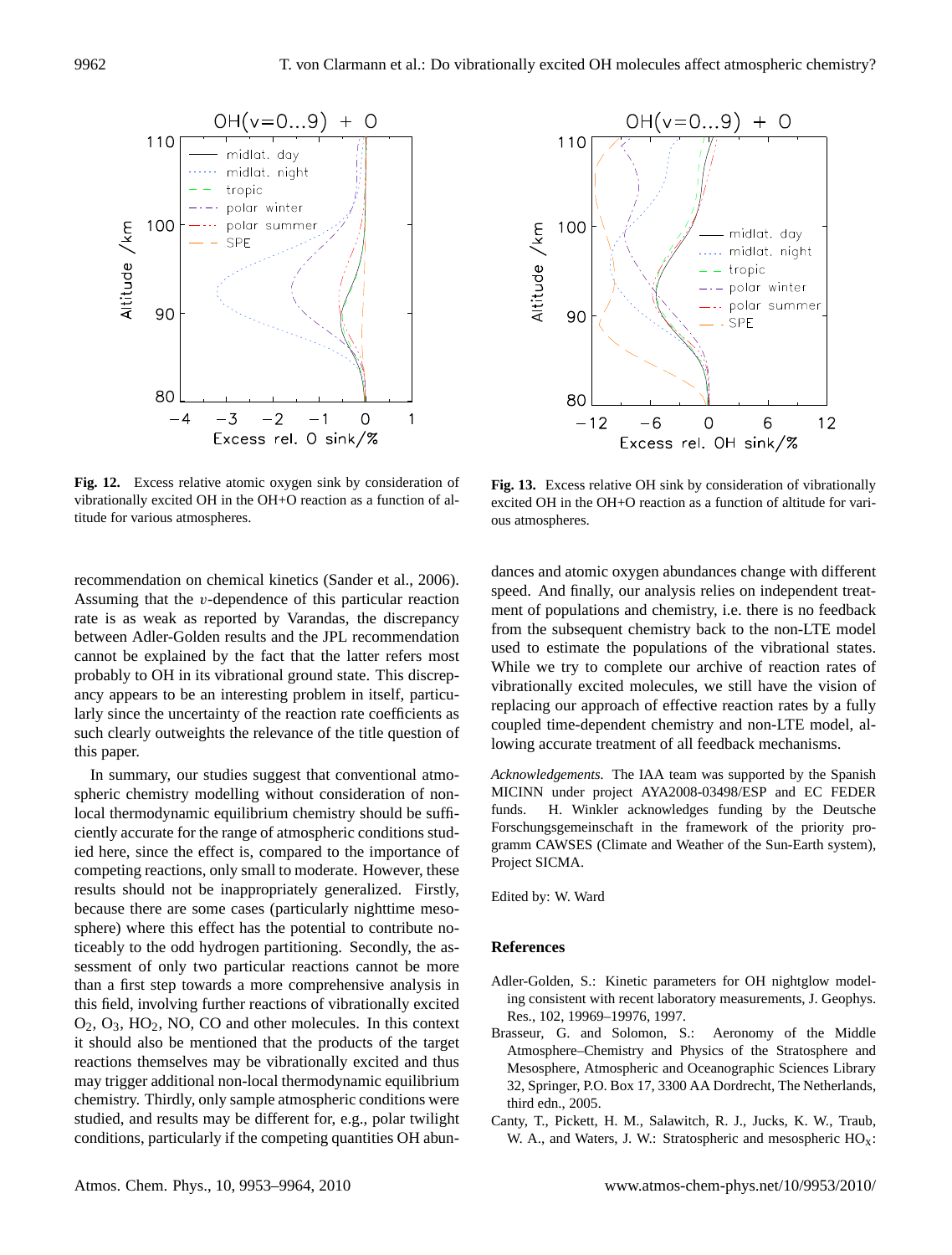Results from Aura MLS and FIRS-2, Geophys. Res. Lett., 33, L12802, doi:10.1029/2006GL025964, 2006.

- <span id="page-10-9"></span>Chen, W.-C. and Marcus, R. A.: On the theory of the reaction rate of vibrationally excited CO molecules with OH radicals, J. Chem. Phys., 124, 024306, doi:10.1063/1.2148408, 2006.
- <span id="page-10-10"></span>Chipperfield, M.: Multiannual Simulations with a Three-Dimensional Chemical Transport Model, J. Geophys. Res., 104, 1781–1805, 1999.
- <span id="page-10-0"></span>Coltharp, R. N., Worley, S. D., and Potter, A. E.: Reaction Rate of Vibrationally Excited Hydroxyl with Ozone, Appl. Opt., 10, 1786–1789, 1971.
- <span id="page-10-29"></span>Conway, R. R., Summers, M. E., Stevens, M. H., Cardon, J. G., Preusse, P., and Offermann, D.: Satellite Observations of Upper Stratospheric and Mesospheric OH: The  $HO<sub>x</sub>$  Dilemma, Geophys. Res. Lett., 27, 2613–2616, 2000.
- <span id="page-10-20"></span>Crutzen, P. J.: Mesospheric Mysteries, Science, 277, 1951–1952, doi:10.1126/science.277.5334.1951, 1997.
- <span id="page-10-27"></span>Crutzen, P. J. and Solomon, S.: Response of mesospheric ozone to particle precipitation, Planet. Space Sci., 28, 1147–1153, 1980.
- <span id="page-10-8"></span>Delmdahl, R. F., Baumgärtel, S., and Gericke, K.-H.: State-tostate dissociation of OClO( $\tilde{A}^2 A_2 \nu_1$ ,0,0)  $\longrightarrow$  ClO( $X^2 \Pi_{\Omega}$ ,*v*,*J*) + O(3*P*), J. Chem. Phys., 104, 2883–2890, 1998.
- <span id="page-10-23"></span>Finlayson-Pitts, B. J., Toohey, D. W., and Ezell, M. J.: Relative rate constants for removal of vibrationally excited  $OH(X^2\pi_i)_{v=9}$  by some small molecules at room temperature, Int. J. Chem. Kinet., 15, 151–165, 1983.
- <span id="page-10-17"></span>Funke, B., López-Puertas, M., Stiller, G. P., von Clarmann, T., and Höpfner, M.: A new non–LTE Retrieval Method for Atmospheric Parameters From MIPAS–ENVISAT Emission Spectra, Adv. Space Res., 27, 1099–1104, 2001a.
- <span id="page-10-18"></span>Funke, B., Stiller, G. P., von Clarmann, T., Höpfner, M., and López-Puertas, M.: A New non-LTE Retrieval Method for Atmospheric Parameters from MIPAS–ENVISAT Emission Spectra, in: IRS 2000: Current Problems in Atmospheric Radiation, edited by: Smith, W. L. and Timofeyev, Y. M., 761–764, A. Deepak Publishing, Hampton, Va, USA, 2001b.
- <span id="page-10-22"></span>Funke, B., Martin-Torres, F. J., López-Puertas, M., Höpfner, M., Hase, F., López-Valverde, M. A., and Garcia-Comas, M.: A generic non-LTE population model for MIPAS-Envisat data analysis, in: Geophys. Res., Abstracts 4. Abstracts of the Contributions of the European Geophysical Society, Nice, France, 21– 26 April 2002, CD-ROM, ISSN:1029-7006, 2002, 2002.
- <span id="page-10-25"></span>Garcia, R. R. and Solomon, S.: A Numerical Model of the Zonally Averaged Dynamical and Chemical Structure of the Middle Atmosphere, J. Geophys. Res., 88, 1379–1400, 1983.
- <span id="page-10-16"></span>Garcia, R. R., Marsh, D. R., Kinnison, D. E., Boville, B. A., and Sassi, F.: Simulation of secular trends in the middle atmosphere, 1950–2003, J. Geophys. Res., 112, D09301, doi: 10.1029/2006JD007485, 2007.
- <span id="page-10-1"></span>Gordon, R. J. and Lin, M. C.: The reaction of nitric oxide with vibrationally excited ozone. II, J. Chem. Phys., 64, 1058–1064, 1976.
- <span id="page-10-26"></span>Hedin, A. E.: Extension of the MSIS Thermosphere Model into the Middle and Lower Atmosphere, J. Geophys. Res., 96, 1159– 1172, 1991.
- <span id="page-10-7"></span>Hierl, P. M., Dotan, I., Seeley, J. V., Van Doren, J. M., Morris, R. A., and Viggiano, A. A.: Rate constants for the reactions of  $O^+$  with  $N_2$  and  $O_2$  as a function of temperature (300–1800 K), J. Chem. Phys., 106, 3540–3544, 1997.
- <span id="page-10-11"></span>Horowitz, L. W., Walters, S., Mauzerall, D. L., Emmons, L. K., Rasch, P. J., Granier, C., Tie, X., Lamarque, J., Schultz, M. G., Tyndall, G. S., Orlando, J. F., and Brasseur, G. P.: A global simulation of tropospheric ozone and related tracers: Description and evaluation of MOZART, version 2, J. Geophys. Res., 108, 4784, doi:10.1029/2002 JD002853, 2003.
- <span id="page-10-2"></span>Hui, K.-K. and Cool, T. A.: Experiments concerning the laserenhanced reaction between vibrationally excited  $O_3$  and NO, J. Chem. Phys., 68, 1022–1037, 1978.
- <span id="page-10-12"></span>JÖckel, P., Sander, R., Kerkweg, A., Tost, H., and Lelieveld, J.: Technical Note: The Modular Earth Submodel System (MESSy) – a new approach towards Earth System Modeling, Atmos. Chem. Phys., 5, 433–444, doi:10.5194/acp-5-433-2005, 2005.
- <span id="page-10-30"></span>Jucks, K. W., Johnson, D. G., Chance, K. V., Traub, W. A., Salawitch, R. J., and Stachnik, R. A.: Ozone production and loss rate measurements in the middle stratosphere, J. Geophys. Res., 101, 28785–28792, 1996.
- <span id="page-10-19"></span>Kaufmann, M., Gusev, O. A., Grossmann, K. U., Martín-Torres, F. J., Marsh, D. R., and Kutepov, A. A.: Satellite observations of daytime and nighttime ozone in the mesosphere and lower thermosphere, J. Geophys. Res., 108, 4399, doi:10.1029/ 2002JD003186, 2003.
- <span id="page-10-21"></span>Kaufmann, M., Lehmann, C., Hoffmann, L., Funke, B., López-Puertas, M., von Savigny, C., and Riese, M.: Chemical heating rates derived from SCIAMACHY vibrationally excited OH limb emission spectra, Adv. Space Res., 41, 1914–1920, doi: 10.1016/j.asr.2007.07.045, 2008.
- <span id="page-10-3"></span>Kneba, M. and Wolfrum, J.: Bimolecular reactions of vibrationally excited molecules, Ann. Rev. Phys. Chem., 31, 47–79, 1980.
- <span id="page-10-15"></span>Kouker, W., Langbein, I., Reddmann, T., and Ruhnke, R.: The Karlsruhe Simulation Model of the Middle Atmosphere (KASIMA), Version 2, Wissenschaftliche Berichte FZKA 6278, Forschungszentrum Karlsruhe, 1999.
- <span id="page-10-13"></span>Lefèvre, F., Brasseur, G. P., Folkins, I., Smith, A. K., and Simon, P.: Chemistry of the 1991–1992 stratospheric winter: Threedimensional model simulations, J. Geophys. Res., 99, 8183– 8195, 1994.
- <span id="page-10-4"></span>López-Puertas, M. and Taylor, F. W.: Non-LTE radiative transfer in the Atmosphere, World Scientific Pub., Singapore, 2001.
- <span id="page-10-6"></span>Lunt, S. T., Marston, G., and Wayne, R. P.: Formation of  $O_2(a^1\Delta_g)$ and vibrationally excited OH in the reaction between O atoms and  $HO_x$  species, J. Chem. Soc., Faraday Trans. 2, 84, 899–912, doi:10.1039/F29888400899, 1988.

<span id="page-10-28"></span>Madronich, S. and Flocke, S.: The role of solar radiation in atmospheric chemistry, in: Handbook of Environmental Chemistry, edited by Boule, P., pp. 1–26, Springer-Verlag, Heidelberg, 1998.

- <span id="page-10-24"></span>Makhlouf, U. B., Picaad, R. H., and Winick, J. R.: Photo-chemicaldynamical modeling of the measured response of airglow to gravity waves. 1. Basic model for OH airglow, J. Geophys. Res., 100, 11289–11311, 1995.
- <span id="page-10-14"></span>McKenna, D. S., Grooß, J.-U., Günther, G., Konopka, P., Müller, R., Carver, G., and Sasano, Y.: A new Chemical Lagrangian Model of the Stratosphere (CLaMS) 2. Formulation of chemistry scheme and initialization, J. Geophys. Res., 107, 4256, doi: 10.1029/2000JD000113, 2002.
- <span id="page-10-5"></span>Miller, R. L., Suits, A. G., Houston, P. L., Toumi, R., Mack, J. A., and Wodtke, A. M.: The "Ozone Deficit" Problem:  $O_2(X,$  $v \ge 26$ ) + O(<sup>3</sup>P) from 226-nm Ozone Photodissociation, Science, 265, 1831–1838, 1994.